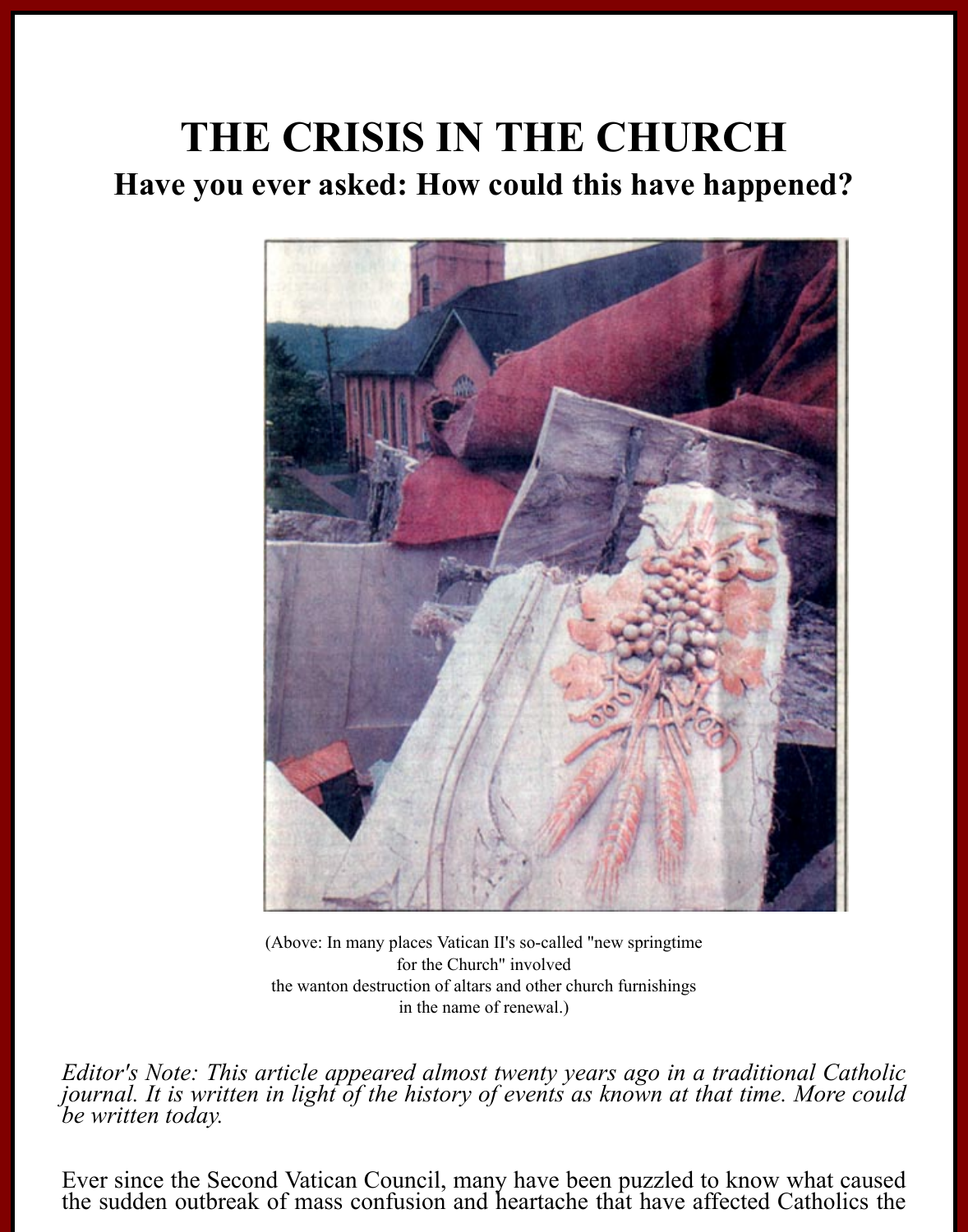world over — to the extent of serious rebellion against Church authority and many defections. Similar concern was voiced in the sixties by notable Church officials, among them Cardinals Ottaviani, Bacci and Santos, Bishops Buddy, Adrian, McIntyre, and Monsignor Antonio Piolanti.

In all our lives we've witnessed nothing, nothing even remotely approaching the turmoil that is so deeply affecting all Catholics— bishops, priests, religious and laity. The United Press International calls this the most s

"The Vatican II renewal has been beset by fickle theology, simplistic thinking, thoughtlessness, and a frequent compulsion to abandoning the rocking ship. Catholic theologians have been offering experiment as solution, and

#### **The Story begins a hundred years ago**

The dramatic story begins over one hundred years ago with the summoning of the First Vatican Council by Pope Pius IX.

Practically the same subversive forces were threatening the Church then as now — the name "rationalism" substituting for the present-<br>day secularism — causing the Church to suffer a deplorable eclipse.<br>By defining the Doctrine of Infallibility, Pope Pius IX exalted the authority of the Holy See and magnified its prestige, giving to the act of Faith a depth of meaning it had not known since the early centuries and calling a halt to questioning the Authority of the Church.



But it also served as a means for the liberal infiltrators to revive<br>rivalries among bishops, especially of Northern Europe; the evil genius of nationalism began to stir as it had many times previously. The Italian Popes and their Curia were<br>dominating the Church, and (as the liberals saw it) this was to the prejudice of the<br>Catholics of other Catholic nations. Then, when Pop

And there were others who called more openly for changes: Hans Küng, Charles Davis, Rahner, Schillebeeckx, Conger, Baum, to name a few. All claimed to be expert "theologians." Before the Council they were considered extrem became either Vatican II *periti*, that is, behind-the-scenes advisors to so-called "liberal" bishops, mostly from Northern Europe.

They all share a common distaste for the Church, and have written books and articles since Vatican Council II that have shocked Catholic and non-Catholic alike by their free-wheeling repudiation of many traditional Catholic beliefs and their apparent disrespect for all who disagree with them. These "revolutionaries" in the Church were, and are, the real movers behind Vatican II and the ne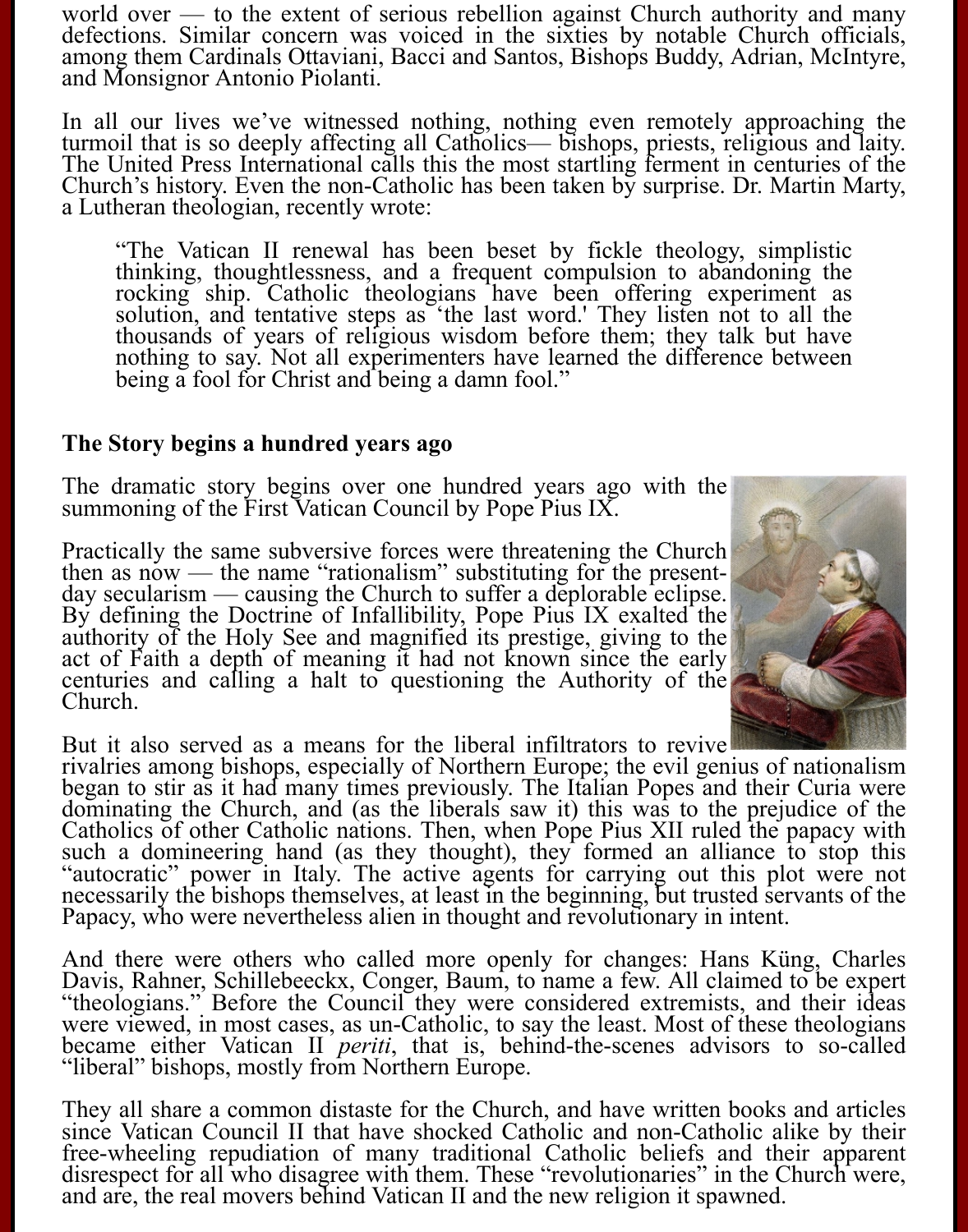Thus Charles Davis, the *peritus* from Britain, wrote before he formally left the Church:

"Without hesitation I admit as an evident fact that there are forces within the Roman Catholic Church contrary to its present structure, which are tending to overthrow the existing institutions."

## **Pope Pius XII was alarmed**



Pope Pius XII was one of the most powerful Pontiffs of modern times. In his last years, he grew wary of the liberal social, political, and liturgical experiments urged upon him social, political, and liturgical experiments urged upon him by his advisors, Msgr. Montini, his Foreign Minister, and others.

When the Pope saw the alarming number of worker priests<br>who were becoming Communists, he banned the

who were becoming Communists, he banned the movement, over the protests of Cardinal Roncalli and the French Hierarchy, and urged that it be discontinued in all countries. Msgr. Montini was banished to Milan, and the Pope became his own Foreign Minister, being able to trust no one.

When the Pope died, the rebellious bishops and cardinals formed an alliance to prevent<br>the election of another "autocratic" Italian Pope. Since the so-called conservatives of<br>the conclave lacked enough votes to put their c

With the advent of Montini to the Chair, the liberals were jubilant; one of their own now reigned over the Church.

### **Vatican II**

A key issue at Vatican II was how to make the Church more democratic. This was euphemistically introduced under the name of collegiality — how the bishops, as a body, could somehow rule over the Church. The liberal bishops knew that, in order to destroy the "autocratic power" of the Papacy and the Curia (as they called it), they had to stress the idea of rule by the bishops collectively; such a move would overcome the "embarrassing" doctrine of Papal Infallibility, so inimical to non-Catholics. This, if admitted, would make all previous teaching a sham and negate the decisions of Vatican Council I.

The European *periti*, who easily imposed their theories upon their bishops, were deeply imbued with the errors of Teilhardism and "situation" ethics." These errors, which ultimately destroy all divine faith and morality and all respect for constituted authority, make the individual the center and judge of all truth and morality, irrespective of what the Church teaches. Disrespect for all authority, divine and human, is the fruit of this evil root. As the Council developed, some of the original, somnolent<br>American bishops caught this fire from their



alert and more liberal European counterparts. Most of the "conservative" American laity, following their second-rate periti, were quick to join the revolutionary bandwagon, to bring about whatever their mentors thought bes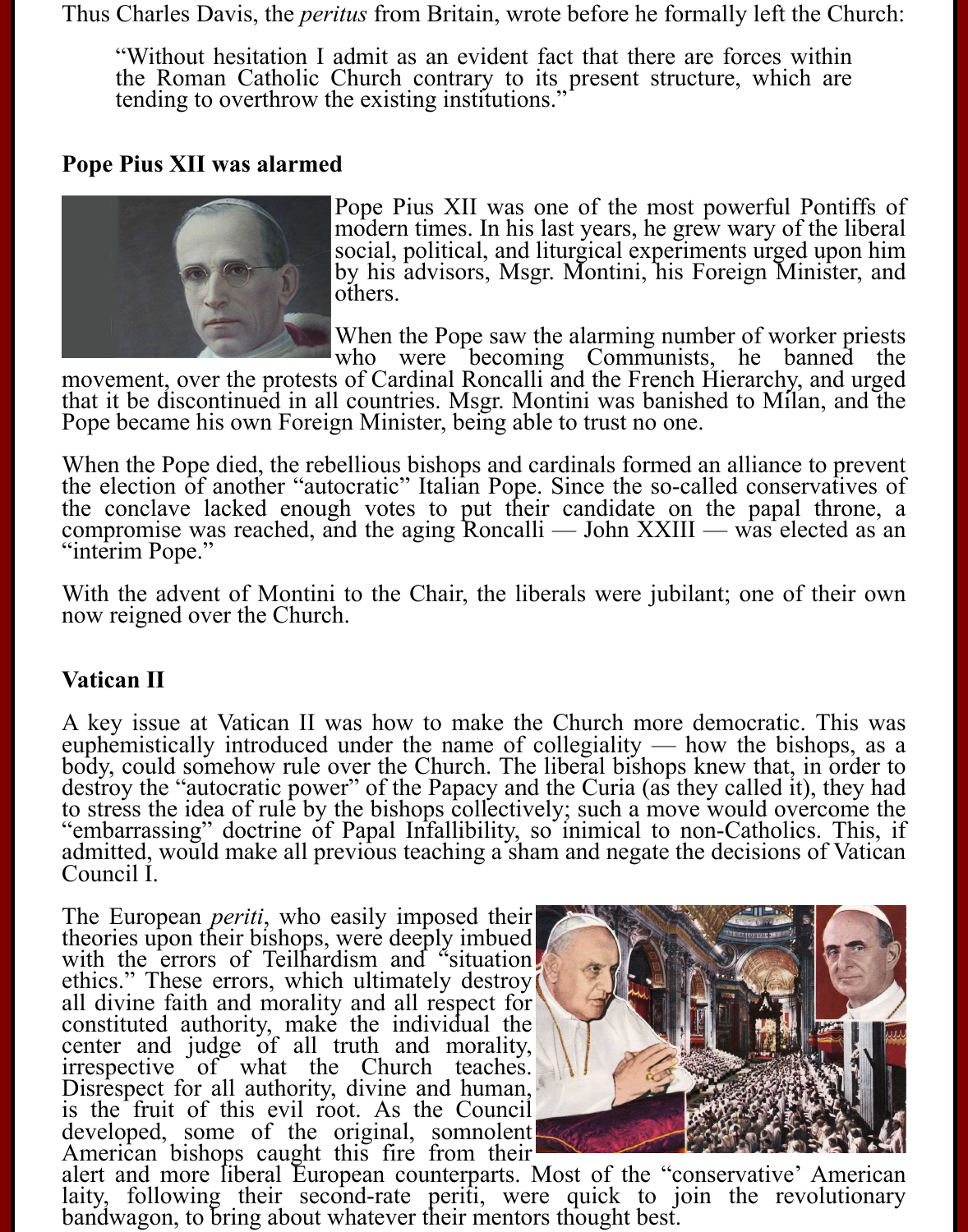These liberal theologians seized on the Council as the means of de-Catholicizing the Catholic Church while pretending only to renew it. By twisting words and using Protestant terminology and ideas, they succeeded in creati

The Vatican II church is now speaking in so many strange tongues that the faithful are confused and disheartened. The liberals' efforts to win over the young (a Communist tactic) have left the elderly in anguish and despai completely won over to the "new-found religion" without influence from some other considerable elements, which made them listen readily to the "theological reformers." One such element was the nationalistic jealousies of various hierarchies toward the Italian domination of the Roman Church — especially during the tight reign of Pius XII, already referred to above. It is not so strange that the American bishops should<br>have fallen for this propaganda tactic. This sort of Gallicanism had often plagued the<br>Church before. And, though the Church has always

One cannot but feel that the selfish desire for power was blinding them; they wanted more power for themselves, notwithstanding that the schema proposed by the liberal bishops was contrary to the Church's Magisterium. They

#### **The main issue — ecumenism**



Originally, the liberal bishops only subtly and with adept semantics suggested changes in practices and attitudes which to them posed barriers to "Christian unity." Then, as they realized they were in the majority, they boldly put<br>forth their schema of *ecumenism*. Following the "experts,"<br>the bishops compromised in matters of doctrine: using<br>Protestant and Jewish ideas and terminology and pra intermingling with Jews and Protestants in celebrating the liturgy; stripping the churches of all Catholic emblems, denigrating the Holy Eucharist; making a mockery of the Sacrifice of the Mass; and flinging aside the traditions and laws of the Church  $\frac{1}{x}$  all giving the impression that one church, or synagogue, is as good as another.

One of the liberal *periti*, as quoted by Xavier Rynne, stated:

"Our purpose was to bring about fundamental changes. We realized at the beginning that we had a majority, but we didn't realize until the fourth session how large the majority was. If we would have realized earlier, we would have made even greater changes."

Hans Küng and the Dutch theologians were the leaders of the movement which spread like wildfire, especially among the young. The European revolutionists, during the sessions of the Council and more so after, flooded Americ propaganda. Many of them like Hans Küng, Rahner, Charles Davis, Schillebeeckx, Baum, Congar, appeared in person here at the invitation of some bishop or educator.